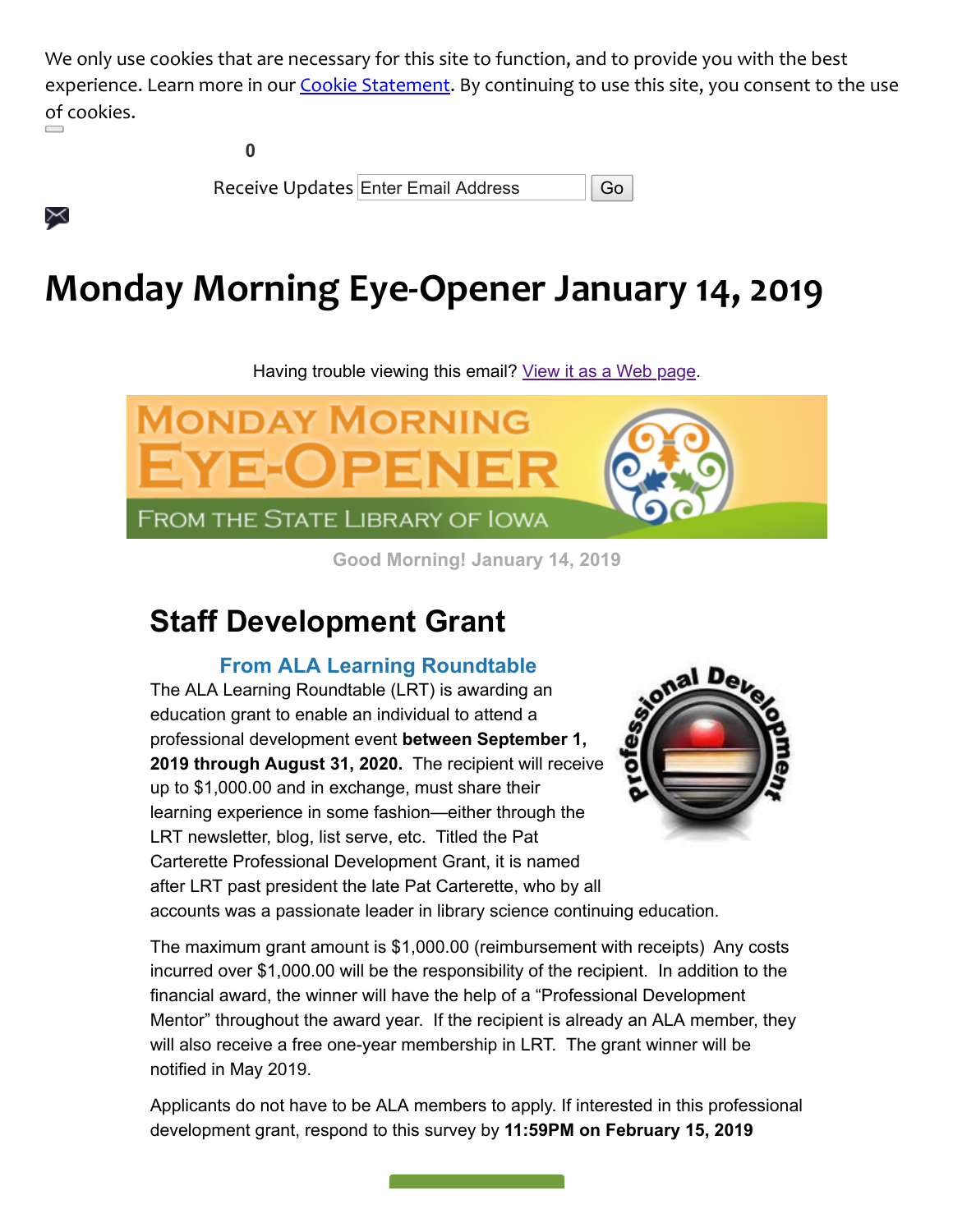## **Small But Mighty...**



#### **Iowa Libraries Showcased On Blog** Throughout this new year, the State Library of

**Librarian** lowa will be featured on the Programming **Librarian** website. Central District Consultant

Maryann Mori is leading this effort by being a contributing writer to a blog called *"Small But Mighty: Examples of Greatness From Small Libraries."* 

Maryann will share stories from Iowa's small public libraries, stories about providing innovative programming in small spaces, with limited staff and financial resources. *"Small does not mean less. Many Iowa libraries have already determined that, despite their relative smallness, they have a big role to play in their communities. In the coming months, select Iowa public library directors will share the great things they're doing in their towns without the benefit of big buildings, large staff rosters, or large budgets. What all of these libraries have in common is seeing the needs of their communities and finding ways to meet them. They are small but mighty…"*

Prairie City PL (population 1,680) gets an early shout-out on this blog. Prairie City staff assembled learning kits—sets of thematic items, gathered into easy-to-carry tote bags, on topics ranging from disc golf to cake decorating. From the blog post: *"one set—How to Play the Ukelele—was checked out by a local teen. Using the set, she taught herself the instrument, purchased her own ukulele, and encouraged her friends to try the kit. Two of her friends likewise used the set to learn to play. The teens then started a ukulele ensemble known as Ukes for Cancer. They now perform at area events like farmers' markets to raise donations for cancer research. Talk about making a BIG difference in a person's life and in a community!"*

> *Small But Mighty* is sure to be a fun blog to read, with great programming ideas from Iowa libraries!

> > **[Programming Librarian Blog](http://www.programminglibrarian.org/blog/small-mighty-examples-greatness-small-libraries?utm_medium=email&utm_source=govdelivery)**

### **All Iowa Reads Books In Multiple Copies**

#### **Reserve For Your Book Discussion Group**

The State Library has multiple copies of the *2019 All Iowa Reads* title This Blessed Earth: A Year in the Life of an Iowa Family Farm by Ted Genoways. These multiple sets are available to Iowa libraries to use with local book discussion groups throughout the new year.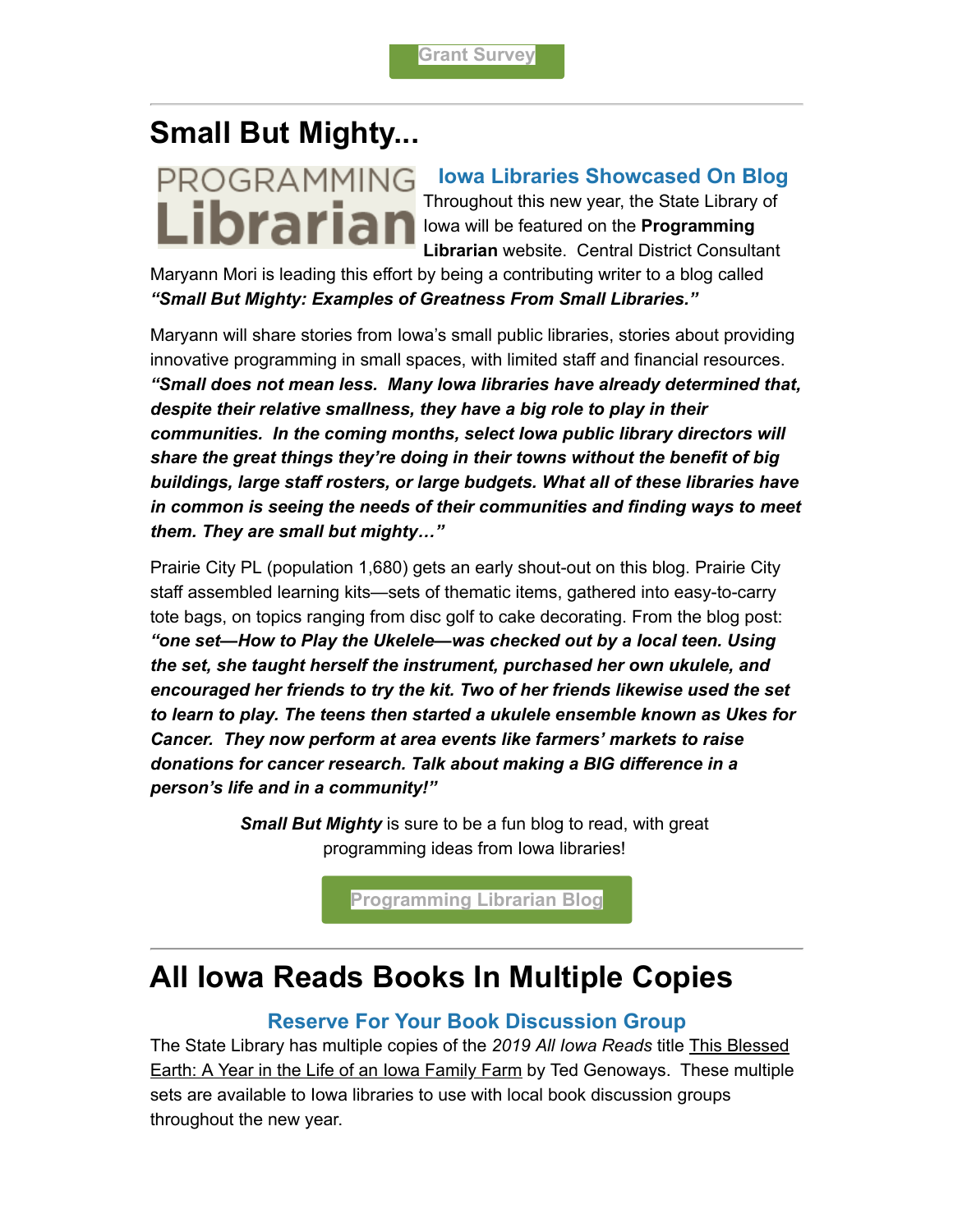

Each District office has 2 sets of **This Blessed Earth** (10 copies in each set) plus one audio CD in each set. While the books are housed at the State Library's Des Moines building and shipped from there, it's the District Library Resource Techs who are the ones to contact to reserve your copies. Reservations are already kicking in, so best advice is to call your District Office to learn when sets will be available. Call 800-248-4483.

And don't forget about the additional AIR titles for kids.

Amina's Voice by Hena Khan is the 2019 AIR choice for kids ages 8-12, while A Land of Permanent Goodbyes by Atia Abawi is the 2019 AIR book for teens. Multiple copies of these are also available. Watch the AIR webpage for resources and discussion questions to be posted soon.

**[All Iowa Reads Webpage](https://www.statelibraryofiowa.org/archive/2018/oct/air?utm_medium=email&utm_source=govdelivery)**

### **This Week And Next...**



**Health in the New Year Webinar** Learn more about the resources included in the **Gale package** by watching a webinar on

**Wednesday** this week **January 16th** (1:30-2:30PM) Titled *"Health in the New* Year," this webinar shows how to boost library users' healthy habits by promoting *Gale's Health & Wellness Resource Center*, as well as *Health & Reference Center Academic*. Learn tips for researching fad diets, discover sustainable healthy living plans, and hear tricks for promoting your library's authoritative health resources.





#### **ILOC Conference This Thursday**

On **Thursday January 17**, make time for **ILOC**—the State Library's annual all-day online conference. The conference theme—*Libraries at the Center of Community Life* matches our education theme for this year—*Libraries and Community Engagement.*

**ILOC** begins at **9:00AM** with the morning keynote is Ryan Dowd, Executive Director of a large homeless shelter outside of Chicago. He regularly travels the country training libraries, police departments, schools, and other organizations on how to work compassionately with homeless individuals. Dowd is also the author of the ALA book *The Librarian's Guide to Homelessness.*